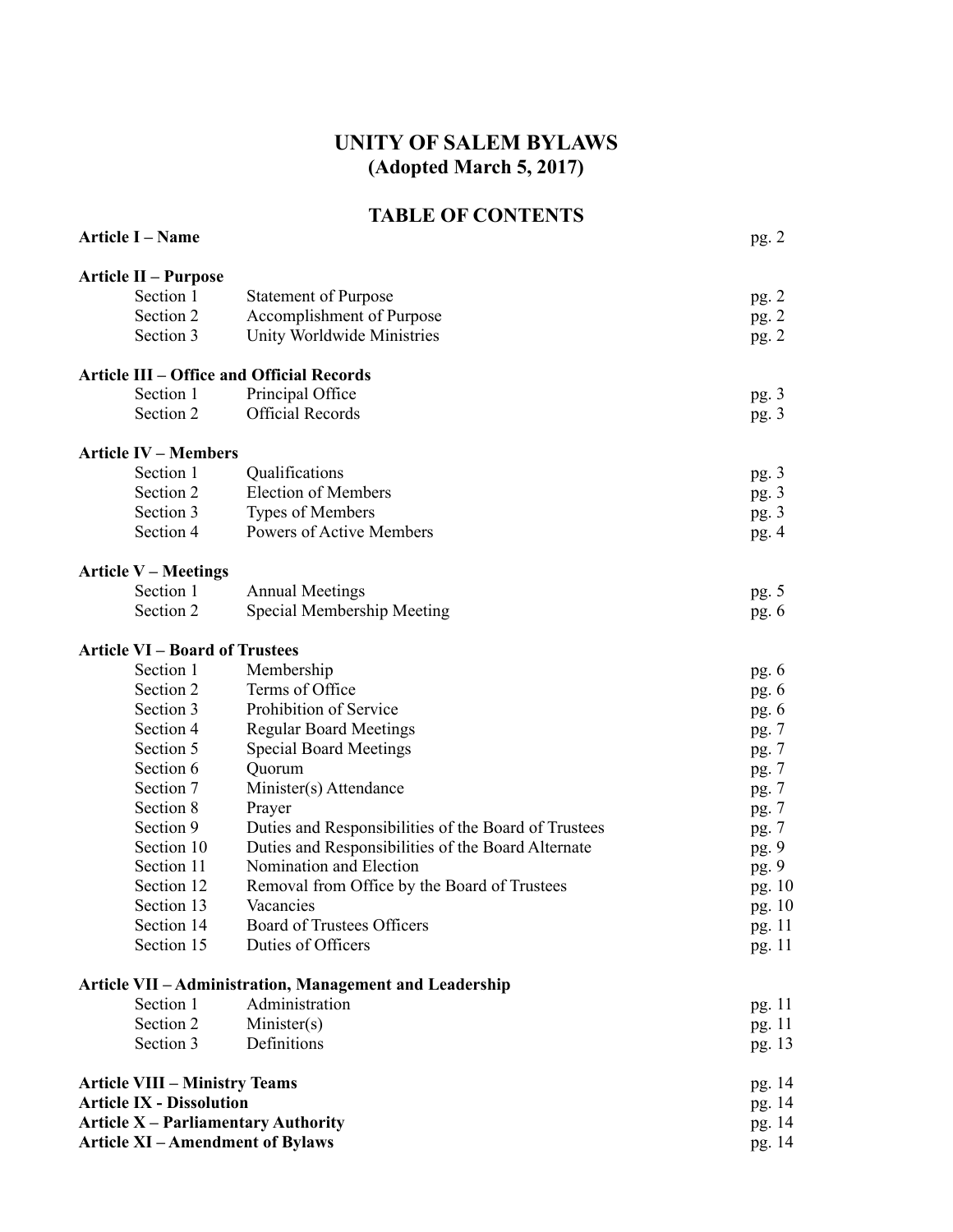### **ARTICLE I – Name**

The name of this association shall be **Unity of Salem.**

### **ARTICLE II - Purpose**

**Section 1. Statement of Purpose.** The purpose of Unity of Salem, a 501(C)3 Oregon corporation existing under the laws of the State of Oregon, is to teach the universal principles of Truth, as taught and demonstrated by Jesus Christ and interpreted by Unity and the Association of Unity Churches, Inc. (hereafter referred to as Unity Worldwide Ministries) a nonprofit corporation organized and existing under the laws of the State of Georgia with headquarters at Lee's Summit, Missouri, hereinafter referred to as Unity Worldwide Ministries [UWM]. Unity of Salem may be referred to as UOS.

**Section 2. Accomplishment of Purpose.** In the accomplishment of this purpose, UOS shall endeavor to conduct services of worship and classes of instruction and to demonstrate the principles of Truth by using them in the operation of the ministry and to adopt other means that in the judgment of the minister will further the principles of practical Christianity among people everywhere.

**Section 3. Unity Worldwide Ministries.** UOS shall be a vital part of the worldwide Unity movement and a member of the UWM. Any member of this ministry may call upon the resources and support of the UWM through its Senior Minister or Co-Ministers, Board of Trustees, staff, or through direct communication with the UWM.

In the spirit of cooperation, the operation and conduct of this ministry shall comply with the regulations and policies of the UWM as outlined in the UWM Bylaws, insofar as they do not conflict with the laws of the State of Oregon.

- A. **Participation**. This ministry may have its voice heard and its wishes expressed in the membership meetings of the UWM, and its members may participate in workshops, seminars, and classes designed to encourage and foster their spiritual development and that of the ministry.
- B. **Resources.** This ministry can benefit from its membership in the UWM and its corresponding region through direct support, materials, and coaching regarding organization, finances, music, adult and youth education, church growth programs, ethics compliance, and other topics related to church function.
- C. **Leadership.** This ministry shall have as its leader an ordained or licensed Unity Minister(s) approved for ministry employment by the UWM or a person serving under special dispensation approved by the UWM. For the purpose of these bylaws, the term "minister" shall include a person serving under special dispensation of the UWM.
- **D. Teaching.** The principles of practical Christianity shall be taught through this ministry using methods, textbooks, literature, and other materials approved by the UWM.
- **E.** The ministry shall comply with all requests for identifying information from UWM, including but not limited to: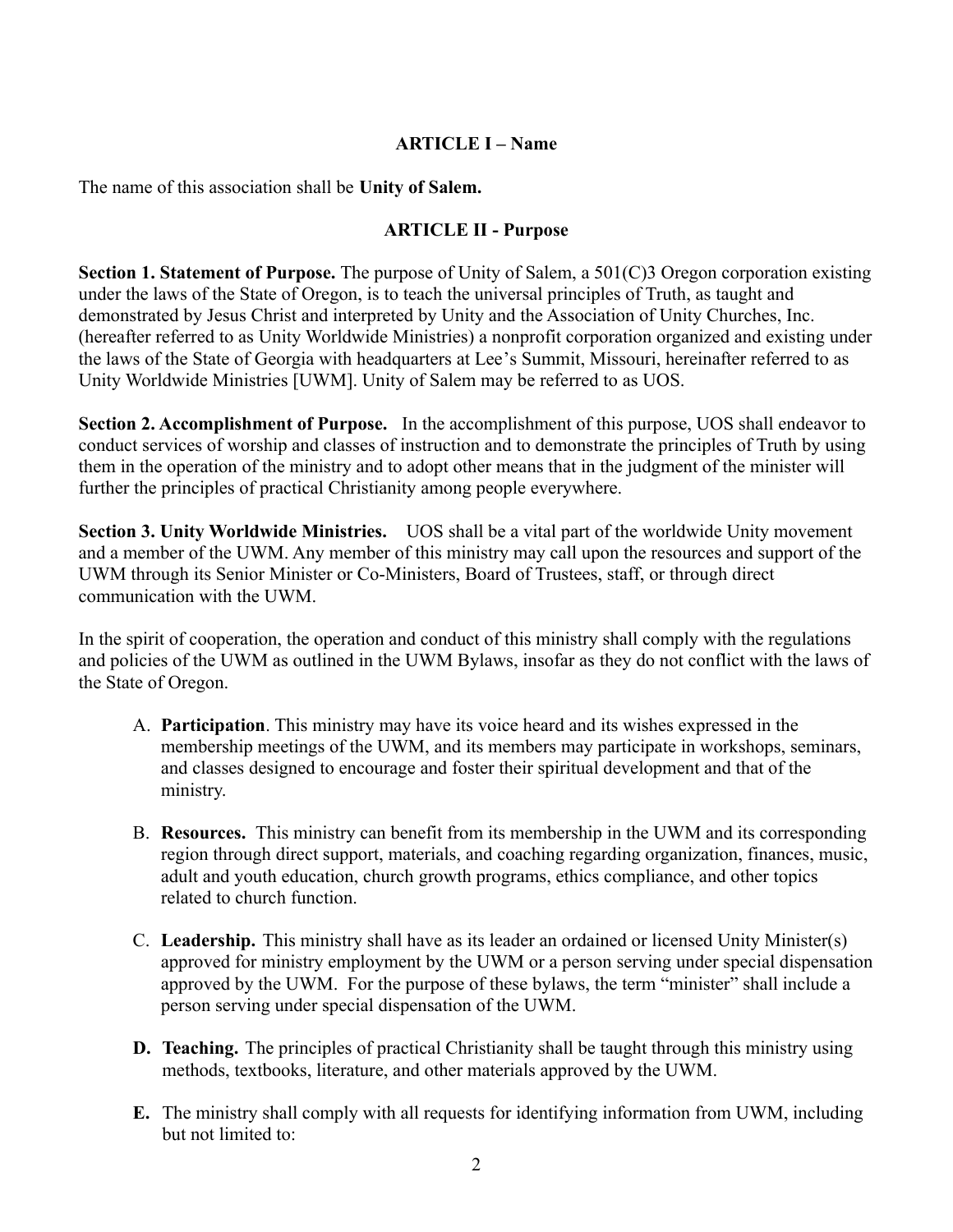- 1. A copy of the Articles of Incorporation;
- 2. Copies of ministry bylaws shall be sent whenever updated;
- 3. A copy of the deed to properties owned by the ministry;
- 4. Copy of the completed Form SS-4, Application for Employer Identification Number, once it has been returned by the IRS to the ministry; and/or
- 5. Copy of the Form 8822-B, Change of Address or Responsible Party Business Form that the IRS requests.
- **F. Reports.** The ministry shall make annual reports to the UWM as required.

#### **ARTICLE III - Office and Official Records**

**Section 1. Principal Office.** The principal executive office of the corporation will be fixed by the Board of Trustees. Current address is 1777 Fabry Rd. SE, Salem, Marion County, OR 97306. The Corporation may also have offices at such other place or places, as the Board of Trustees may from time to time designate.

**Section 2. Official Records.** Records of membership, finances, donation, corporate minutes, and other records required by law or as designated by the Board of Trustees shall be maintained at the principal office of the corporation. Confidential documents are available only for use by the Minister(s), board members, or designated professional staff. Other documents are available to active members upon request.

#### **ARTICLE IV - Members**

**Section 1. Qualifications.** A member of UOS will endeavor to live in accord with the Jesus Christ principles of love and Truth as taught by Unity and further the work of this ministry through active interest, love, and financial support. To vote, members must 18 years of age or older.

**Section 2. Election of Members.** Anyone desiring membership in UOS will file an application for membership with the ministry office. In addition, prospective members may need to meet additional requirements according to current ministry policy. After completion of an application and completion of the new membership requirements, the application will be presented to the Board of Trustees at its next regular meeting. A majority vote of the trustees present and voting will be required for the applicant to become an active member. The applicant will be notified of the board's action by the Board Secretary. Member will be received into the congregation in a new member ceremony during a regular service. All staff ministers and licensed Unity teachers are considered members of this ministry.

**Section 3. Types of Members.** There shall be two types of members of this ministry, active and inactive. Active members have full membership rights and may participate and vote in any membership meeting.

#### **A. Active Membership.**

**1. New Members.** After acceptance as a new member, each member shall have voting rights at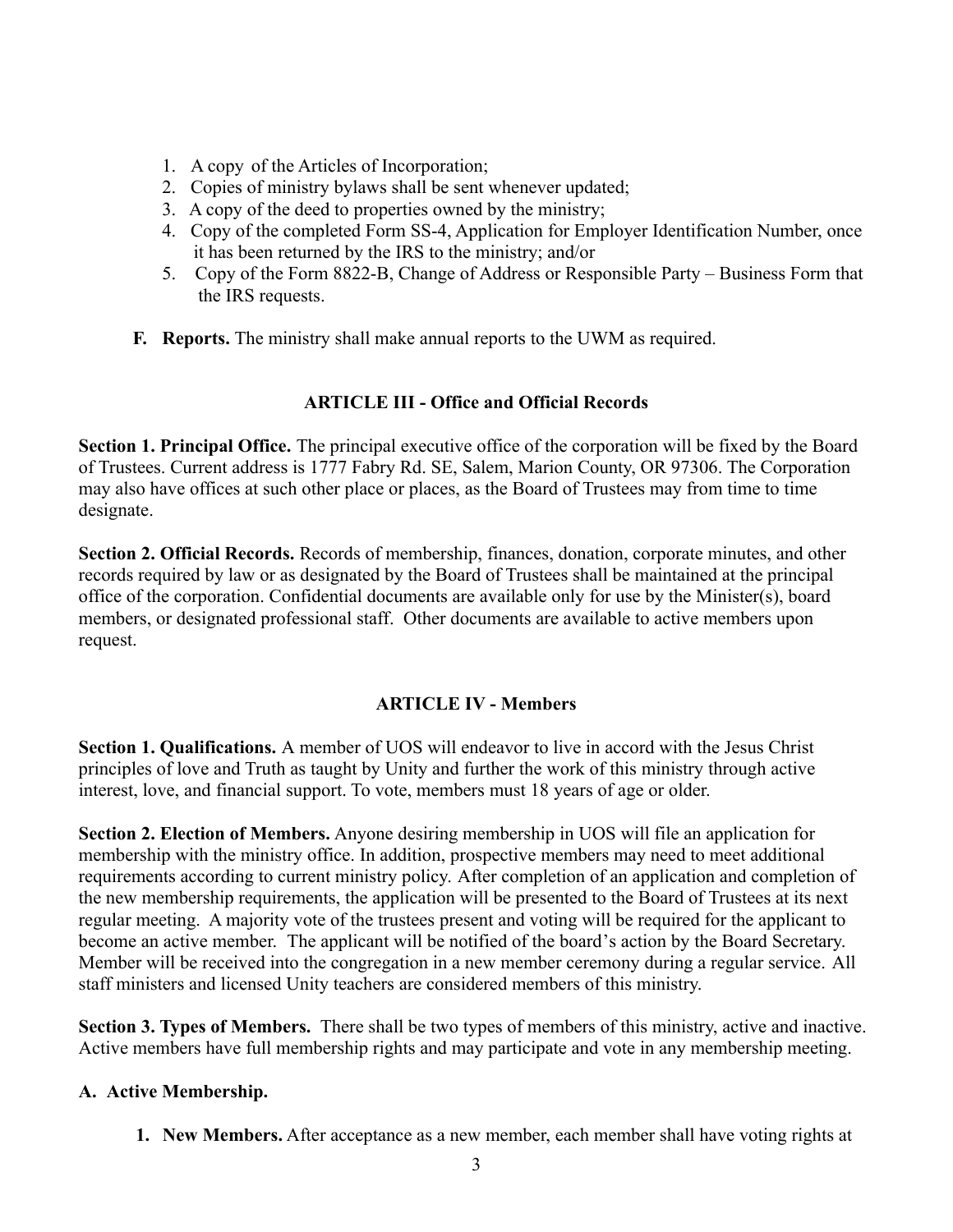all membership meetings up through and including the next regularly scheduled annual membership meeting after joining the church.

- **2. Existing Members.** To retain active membership rights, each member must indicate a desire to remain a member by completing and returning to the church a yearly membership renewal card or such other document as approved by the Board of Trustees.
- **3.** Transfer of Membership. Active Members from another Unity Church may transfer their active status by email or written information from their church.

#### **B. Inactive Members**

**1. Definition**. If no current membership renewal card or approved document is on file prior to the annual membership meeting, that person becomes inactive and cannot serve on the Board of Trustees or vote at any membership meeting.

#### **2. Reinstatement of Inactive Membership.**

- **a) Reinstatement within two years.** If a member who has become inactive wishes to return to active status within the first two years after becoming an inactive member, such a member who meets membership qualifications and fills out a yearly membership renewal card or document approved by the Board of Trustees shall be reinstated as an active member. In order to vote at a membership meeting, such members must fulfill these requirements at least six (6) weeks before a membership meeting.
- **b) Reinstatement after two years.** If a member has been inactive for two years or more and desires to become an active member again, such a member must reapply for active membership in the same manner required of new members.
- **C. Removal of Membership for Cause.** A member may be removed for cause by the Board of Trustees. Prior to any vote concerning removal, the member in question must be notified by certified mail at least fifteen (15) days prior to the Board of Trustees meeting of the circumstances that may lead to removal of membership and thereafter be given an opportunity for a hearing before the board. A 2/3rds vote shall be required for removal of membership provided that the Senior Minister or Co-Ministers are in agreement with this action.

#### **Section 4. Powers of Active Members.** Each active member of UOS shall have the following powers:

- **A.** Vote at any membership meeting at which the member is present, provided the member is 18 years of age or older;
- **B.** Serve on ministry teams if selected; speak in debate at any membership meeting according to the rules provided for debate;
- **C.** Offer suggestions to the Minister(s) or Board of Trustees as may seem advisable for the good of this ministry;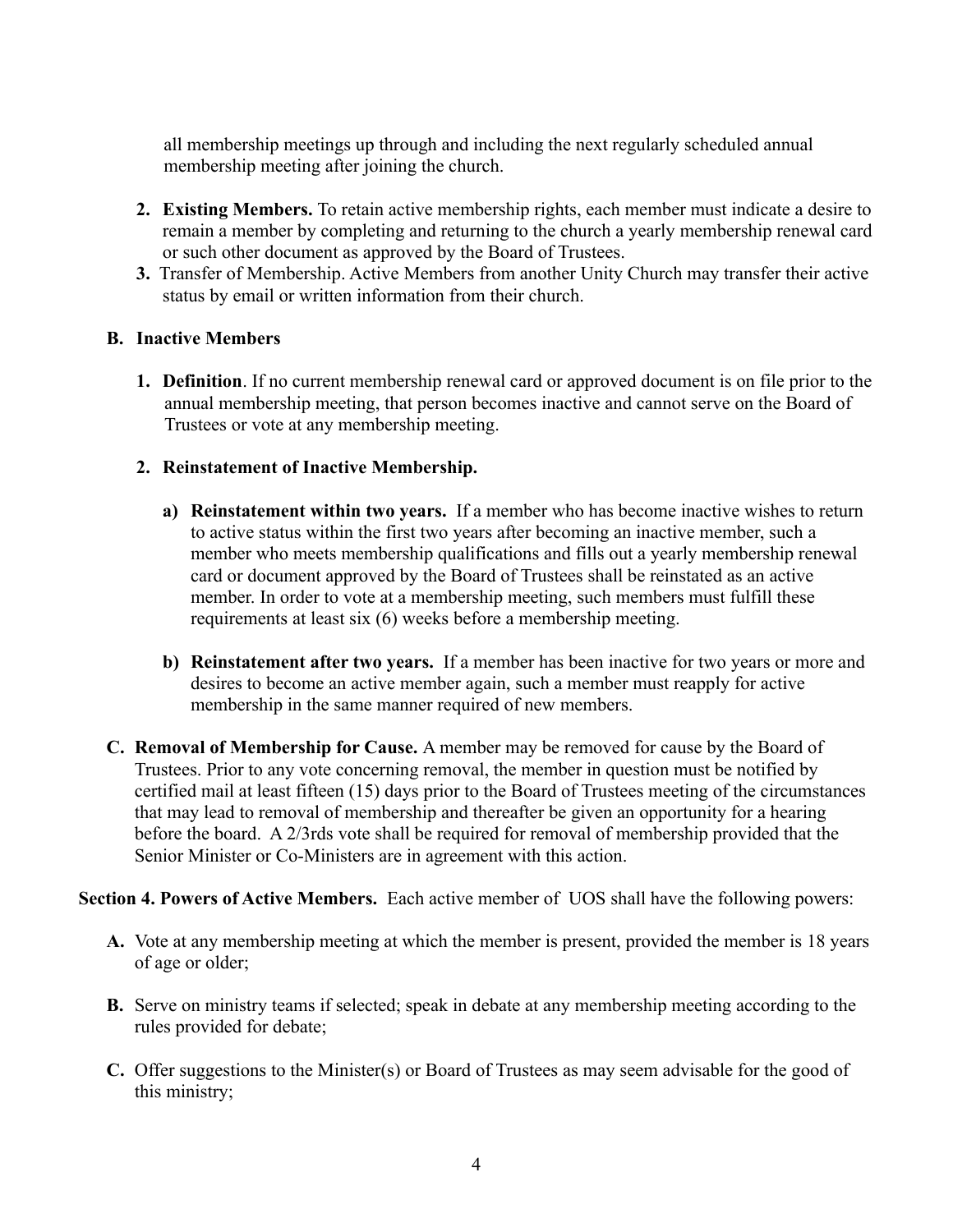- **D.** Contact the UWM regional representative or the UWM directly for guidance, support, or information on available resources; and
- **E.** Participate in all activities and programs of the ministry.

### **ARTICLE V - Meetings**

**Section 1. Annual Meetings.** There shall be one annual membership meeting each year in May.

- **A. Date and Location of Annual Meeting.** The annual membership meeting shall be held at the principal location of the ministry at a time and date established by agreement between the Senior Minister or Co-Ministers and Board of Trustees, but no longer than thirteen [13] months from the last annual membership meeting.
- **B. Notice.** Written notice stating the date, time, and place of the annual meeting will be sent to all active members at least fifteen (15) days in advance of the meeting.
- **C. Quorum.** Those active members present will constitute a quorum for the transaction of business at any annual membership meeting,
- **D. Presiding Officer.** The President of the Board of Trustees shall serve as the presiding officer of the annual membership meeting.
- **E. Participation.** The right to speak in debate, make motions, and vote during annual meetings shall be restricted to those active members present. The right of other persons to speak during membership meetings may be extended by a two-thirds (2/3) vote. UWM' representatives have a right to speak when they have been invited by the Senior Minister of Co-Ministers, the Board of Trustees, or any member.
- **F. Voting.** For Annual Meetings, a majority vote of the active members present and voting will be necessary for approval or disapproval of the action being voted upon. Members unable to be present at an Annual Meeting may vote by absentee ballot to elect Trustees. Absent ballots may be obtained thru the office. To be counted, they must be turned in by the close of business on the Thursday prior to the annual meeting.
- **G. Power and Authority**. **Annual membership meetings** shall have the power and authority to do all of the following:
	- 1. Elect members to the Board of Trustees;
	- 2. Approve proposed amendments to these bylaws;
	- 3. Approve by a two-thirds (2/3rds) vote any expenditure regarding the sale, pledge, or proposed financing of real property or fixed assets belonging to this ministry that exceeds ten thousand dollars (\$10,000).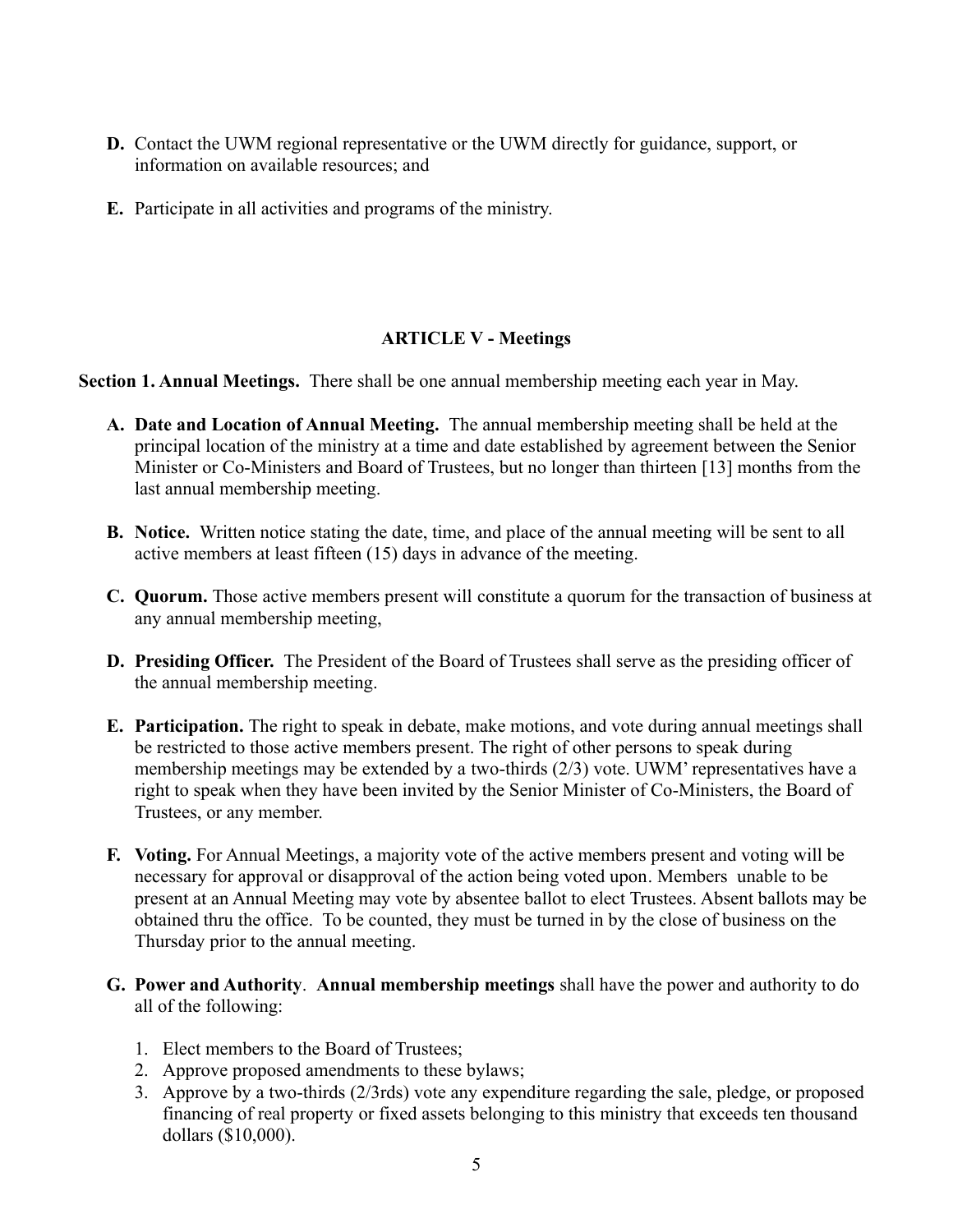- 4. Elect a member to serve on the Nominating Committee;
- 5. Override any action of the Board of Trustees provided that notice of the action to be voted upon is submitted to all active members in writing fifteen (15) days prior to the meeting and is approved by a two thirds (2/3rds) vote;
- 6. Remove by a three-fourths (3/4ths) vote any or all trustee(s) from the Board of Trustees; and
- 7. Vote on any matters officially brought to the attention of the membership.
- **H. Prayer.** In any annual membership meeting, the Board President, Minister(s), UWM Representative, or any member may request that action on an item of business be suspended while the membership enters into a time of prayer on the issue. Upon such request the President will provide a period of prayer and silence.

### **Section 2. Special Membership Meeting.**

- A. **Requesting Special Membership Meetings**. Any time the affairs of this ministry warrant, a special membership meeting may be requested by the Senior Minister or Co-Ministers; a majority vote of the entire number of trustees currently serving on the Board of Trustees; or a petition signed by one-tenth (1/10th) of the active membership and submitted to the Board of Trustees. The petition must contain the purpose for the special meeting
- B. **Calling Special Meetings.** Upon receiving proper request for a special membership meeting, the President of the Board of Trustees shall call the meeting on behalf of the requesting party within thirty (30) days. The location, notice, quorum, presiding officer, participation, voting, and prayer provisions for special membership meetings shall be the same as those for annual meetings.
- C. **Quorum**. Those active members present will constitute a quorum for the transaction of business at any special membership meeting,
- D**. Special Meeting Business.** Business conducted at a special meeting shall be limited to the pre-stated purpose(s) given in the meeting notice.
- E**. Special Meeting Voting.** A majority vote of the active members present and voting will be necessary for approval or disapproval of the action being voted upon, unless otherwise stated in these Bylaws. Proxy, absentee, or electronic (internet, email, fax, etc.) voting is not allowed per these bylaws.

# **ARTICLE VI – Board of Trustees**

**Section 1. Membership.** Board of Trustees shall be composed of the Senior Minister and/or Co-Ministers and as many as six (6) trustees and one (1) alternate trustee. The regular and the alternate trustee will be elected from among the active membership of UOS at the Annual Meeting. If the active membership falls below 50 members, or there are not 6 qualified candidates willing to serve, the Board and the Minster may agree to reduce the number of trustees to no less than three (3).

#### **Section 2. Term of Office.**

**A.** Elected trustees will hold office for three years, or until their successors have been elected and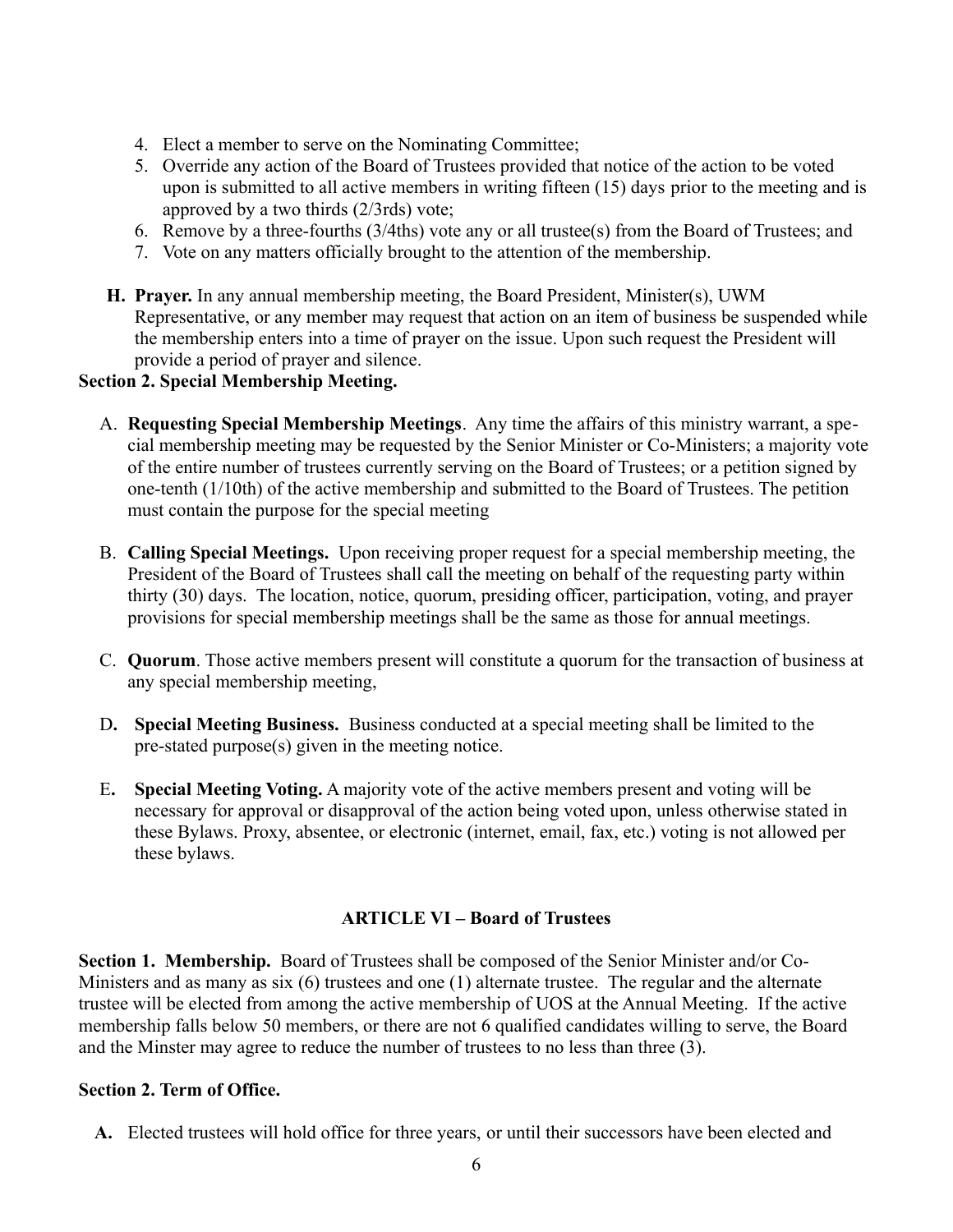assume office. Trustees elected at any annual membership meeting shall take office at the conclusion of the annual membership meeting at which they were elected. No elected trustee will serve more than two consecutive terms without an interval of one year between terms. Any person who serves on the board more than half of a term shall be credited with having served a full term. The Alternate position is for one year (1). Service as an Alternate shall not count in determining consecutive years of service in qualifying for future Board Service. The Alternate Trustee shall not be someone who has served on the Board in the last 12 months.

**Section 3. Prohibition of Service.** The following persons are prohibited from serving on the Board of Trustees:

- 1. Any active licensed Unity teacher;
- 2. Relatives or significant others of any board member or licensed Unity teacher;
- 3. Individuals receiving compensation from the ministry except for the Senior Minister or Co-Ministers; and
- 4. Relatives or significant others, of any individual receiving compensation from the ministry. *(Note: this does not include the significant other's relatives.)*

**Section 4. Regular Board Meetings.** Regular meetings of the Board of Trustees will be held at the principal executive offices of this ministry on the 4th Sunday of each month following the service, unless otherwise stated by the Board. Board meetings may be held by conference call. Minutes of such meetings will be recorded, will require signatures of the participating Trustees, and will be filed in the meeting minutes' book.

**Section 5. Special Board Meetings.** Special meetings of the board will be called by the President of the Board if requested by the Senior Minister or Co-Ministers; if requested by two or more trustees; or if the President of the Board deems it necessary. Any request for a special board meeting shall be made in writing to the Board Secretary. All current board members, including the Minister or Co-Ministers, shall be given notice of any special board meeting at least forty-eight (48) hours in advance of the meeting. The attendance of any member of the board at the meeting shall serve as a waiver of this notice requirement.

**Section 6. Quorum.** Four trustees or the Minister and three trustees shall constitute a quorum for the transaction of business. Unless otherwise provided herein, the vote of a majority of the trustees present shall be necessary for approval of the action being voted upon. Should the total number of trustees fall below four [this includes the minister] refer to Section 13 [Vacancies].

**Section 7. Minister(s) Attendance.** The Minister or Co-Ministers has/have the right to attend all board meetings, except for those meetings or portions thereof that pertain to determinations of the Minister's salary and/or review of the Minister's work record.

**Section 8. Prayer.** It is important that, in addition to adhering to the normal procedures for legal functioning set forth in these bylaws, the spiritual principles taught by Unity be utilized in the handling of decisions before the Board of Trustees. During the discussion of an item of business any trustee may request time for prayer about an issue. Upon such request the President shall provide a period of prayer and silence.

**Section 9. Duties and Responsibilities of the Board of Trustees.** As representatives of the membership,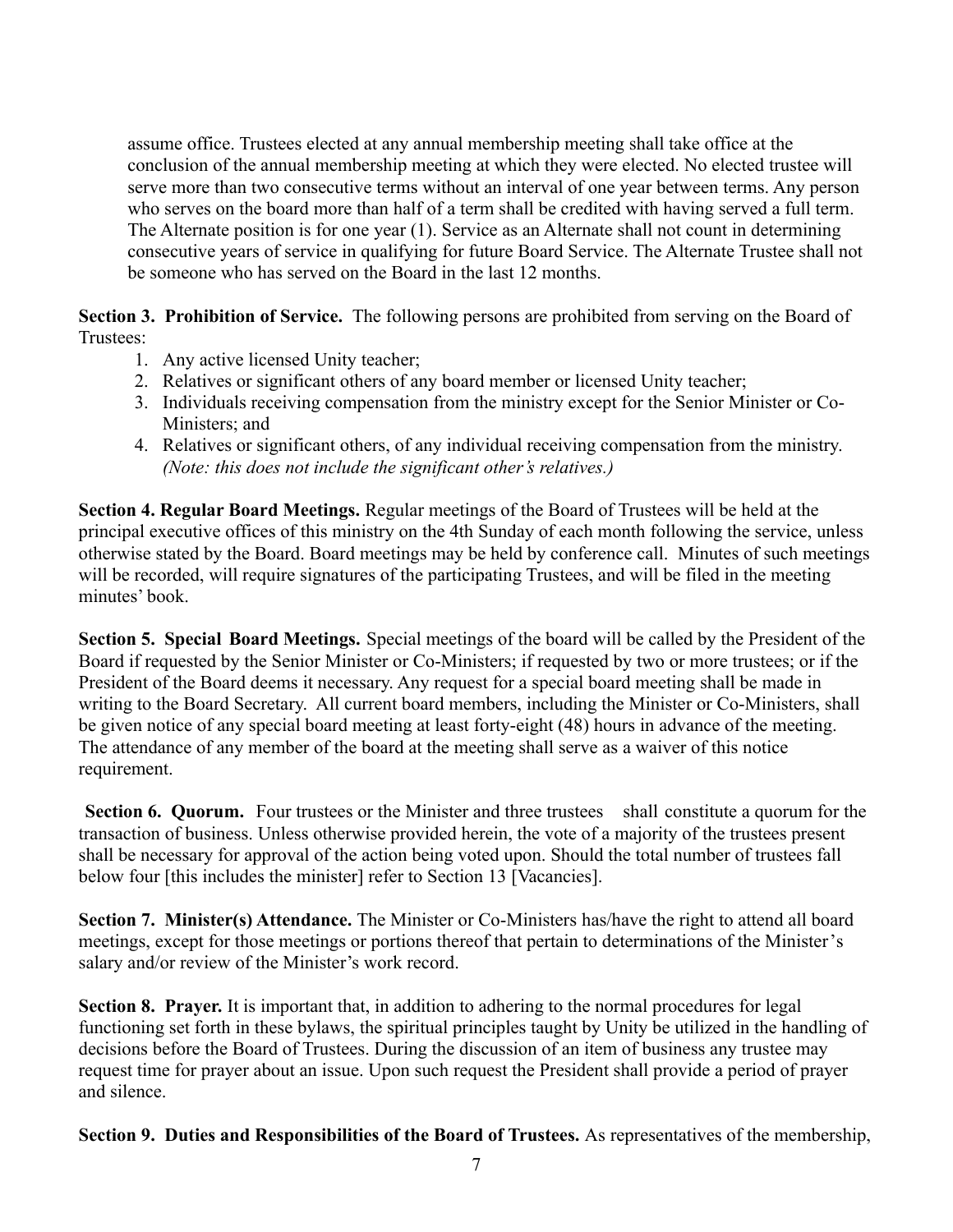the Board of Trustees shall:

- **A.** Uphold the spiritual purpose of this ministry as stated in Article II, Section 1 of these bylaws;
- **B.** Uphold the highest best interests of the membership in conducting the business of this ministry;
- **C.** Be conversant with these Bylaws and establish policy for the operation of this ministry;
- **D.** Be faithful in attendance at services as well as board and membership meetings of this ministry;
- **E.** Determine the business needs of this ministry and authorize payment of funds for those purposes;
- **F.** Administer the real and personal property of this ministry;
- **G.** Make decisions regarding the sale, pledge, or proposed financing of real property belonging to this ministry provided that all decisions concerning the sale, pledge, or proposed financing of real property or fixed assets exceeding ten thousand dollars (\$10,000) shall be presented to the membership at a properly constituted membership meeting for final approval;
- **H.** Employ a licensed or ordained Unity Minister(s) through cooperation with the employment management procedures of the UWM;
- **I.** After a ministry, and its Minister or Co-Ministers, have sought to reconcile differences and cooperated with the procedures and guidance of UWM, the Board of Trustees may terminate the employment of a Senior Minister or Co-Ministers by a two-thirds (2/3rds) vote;
- **J.** As recommended by the Senior Minister or Co-Ministers, determine staff positions and authorize funds for their financial support;
- **K.** Establish the dates for the beginning and ending of the fiscal year;
- **L.** Cause to be prepared each year a complete financial statement with disclosures that will set forth the financial conditions and operations of the ministry;
- **M.** Secure a fidelity bond or theft and dishonesty insurance for persons handling church funds;
- **N.** Approve applicants for membership;
- **O.** Provide for the sending yearly membership renewal cards or such other documents as approved by the Board of Trustees to all active and inactive members;
- **P.** Fill the unexpired term of any trustee;
- **Q.** Elect officers of the board and their successors to fill any unexpired term when necessary;
- **R.** Create such ministry teams as needed to support the functions and responsibilities of the board; Required Committees of the Board. *See Article VII, Section 3, A , for complete guidelines*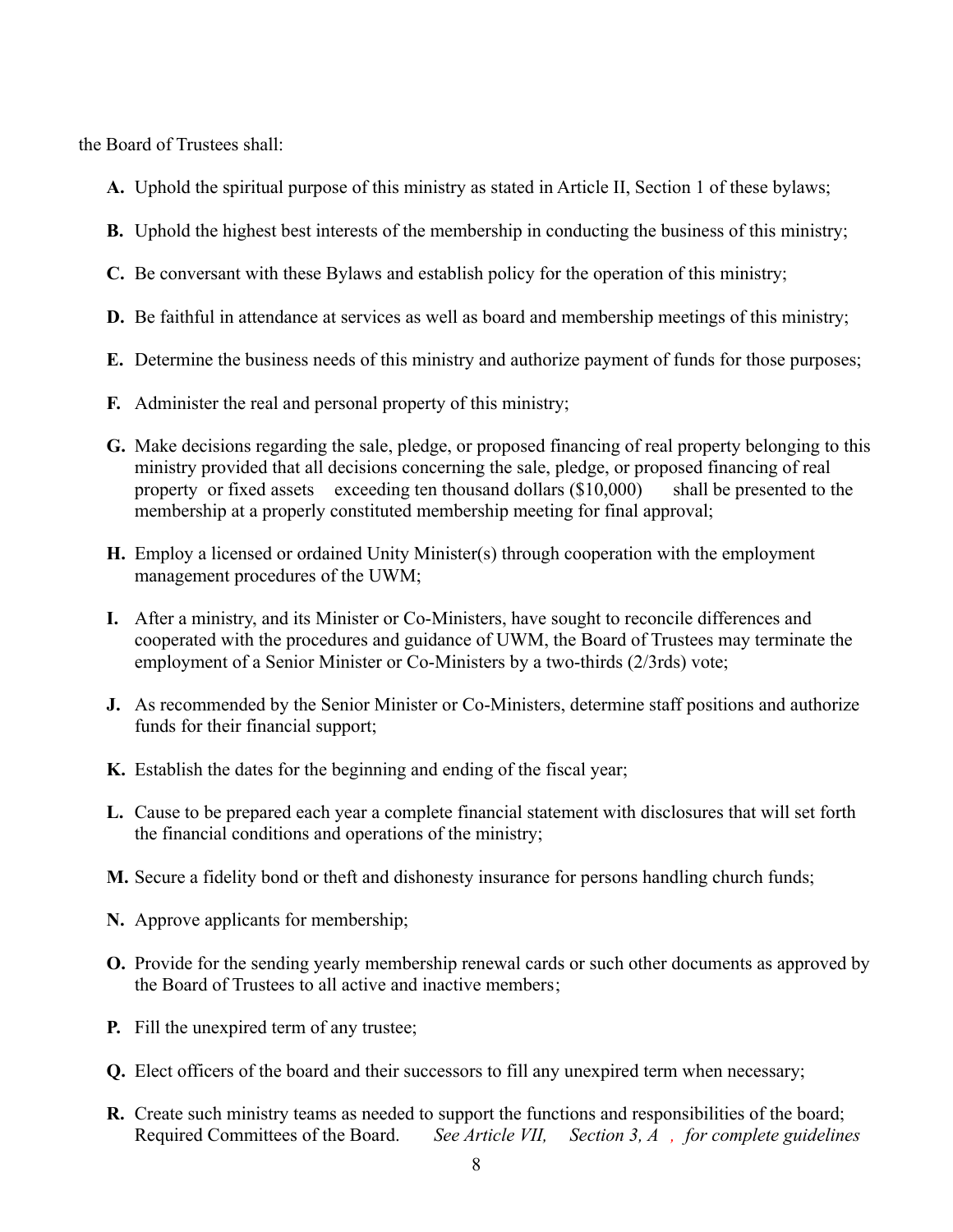*regarding Board Committees.*

- **S.** Advise the President of the Board on appointments to ministry teams;
- **T.** Seek UWM assistance in the event of a dispute adversely affecting the ministry;
- **U.** Attend and actively participate in ongoing board education programs;
- **V**. Consider other issues brought to their attention by the Minister or members of the board;
- **W.** Keep or cause to be kept an accurate record of active and inactive members;
- **X.** Keep or cause to be kept records of attendance the number of children and the number of staff present and involved with the children's programs;
- **Y.** Keep or cause to be kept accurate records of gifts and contributions to the ministry in compliance with Internal Revenue Service regulations;
- **Z.** Issue or cause to be issued necessary 1099 and W-2 forms in compliance with Internal Revenue Service regulations;
- **AA.** Acknowledge in writing contributions in compliance with Internal Revenue Service regulations;
- **BB.** Secure liability insurance for all Board of Trustee members and Minister(s); and
- **CC.** Take such other actions as may be deemed necessary for the best interests of this ministry.

**Section 10. Duties and Responsibilities of the Board Alternate.** The Board Alternate will make every endeavor to attend all Board meetings so that he or she will be knowledgeable on the affairs of the ministry. The Board Alternate will serve as an active board member and have a voting presence whenever one or more regular board members is absent.

#### **Section 11. Nomination and Election.**

**A. Qualifications.** To be eligible to be elected to the Board of Trustees, a person must be an active member of UOS. In addition, candidates for election shall endeavor to live in accord with the Jesus Christ principles of love and truth as taught by Unity; work to further the purposes of this ministry through active interest, love, and financial support; be a sincere and continuing student of Unity always remaining conversant with its teachings; and shall have demonstrated leadership capabilities.

# **B. Nominating Committee.**

1. **Selection.** A Nominating Committee will be formed at least three months prior to the annual membership meeting. The ministry team will consist of the Senior Minister or Co-Ministers and three active members selected in the following manner: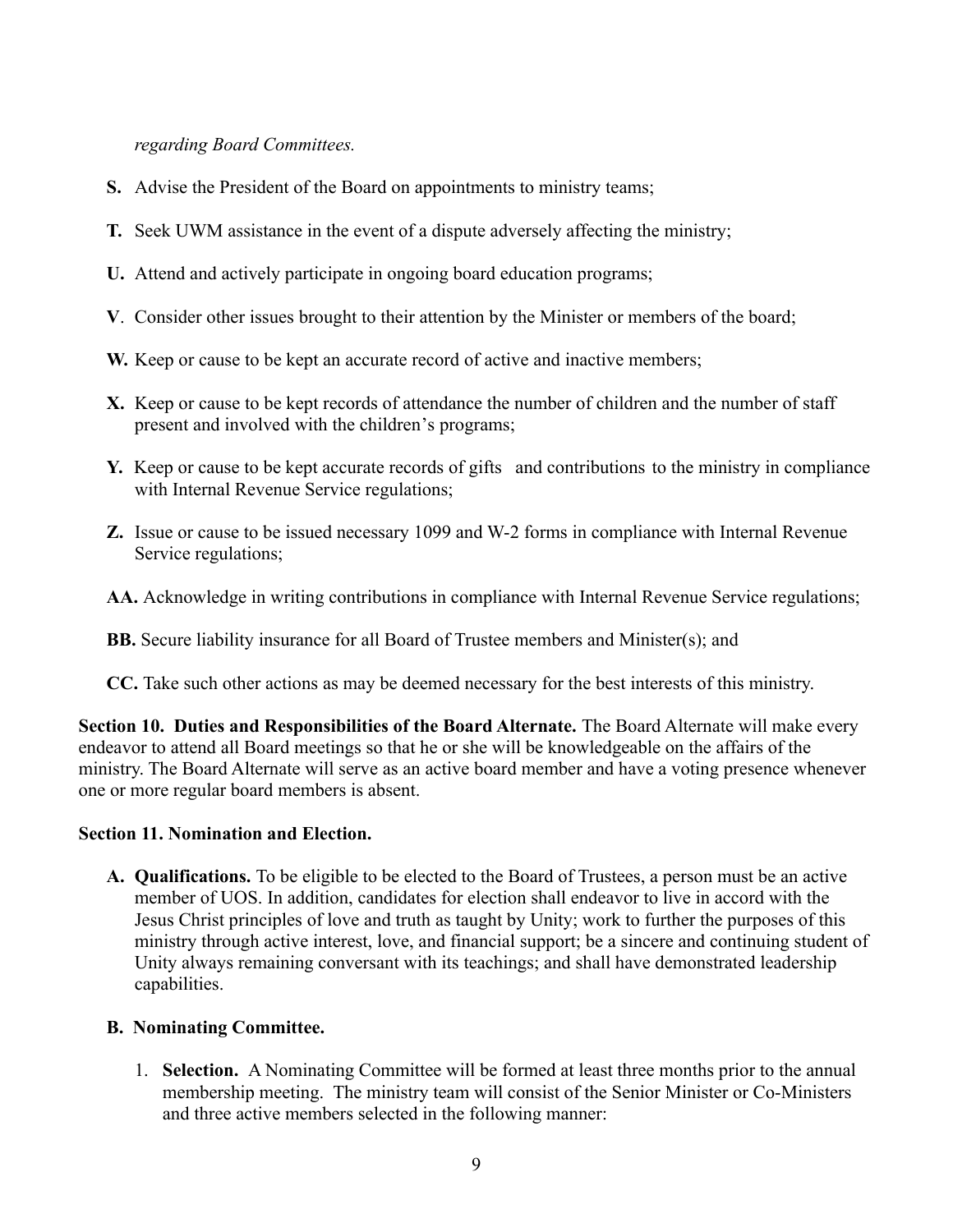- a. At the annual membership meeting, the membership shall from among the active membership of the ministry select one member to serve on the Nominating Committee for the following year's election. In the event the person elected to serve becomes unavailable, the board will elect a person from among the active members who is not a current member of the board to fill the vacancy.
- b. The Board will elect one of its Trustees to serve on the Nominating Committee. The Trustee selected to serve on the Nominating Committee shall not be running for reelection.
- c. Together with the Senior Minister or Co-Ministers, and the above two ministry team members a third person from among the active members will be selected to serve on the Nominating Committee. A chairman shall be selected from the team at the first complete team meeting. The Minister shall not serve as chair.
- d. In the event of an interim board, the Nominating Committee shall complete its selection process within thirty (30) days from the establishment of the interim board. *See section 13b for complete guidelines regarding vacancies and interim Board.*
- 2. **Duties and Responsibilities.** The Nominating Committee will initiate a search for at least two qualified candidates, one candidate for each of the expected vacancies, for nomination as members of the Board of Trustees and at least one candidate for Alternate Trustee. The report of the Nominating Committee will be sent to all active members at least fifteen (15) days prior to the annual membership meeting.
- **C. Nomination Procedure.** The presiding officer of the annual membership meeting shall:
	- 1. Read Article VI, Section 9A through 9D of these bylaws just prior beginning the process of nomination and election;
	- 2. Call upon the Chairperson of the Nominating Committee to read the qualifications of a Trustee; Sec 11 A. The Chairman will then announce the Nominating Committee's recommendations for Trustees and Alternate Trustee; Then
	- 3. Call for additional nominations from the floor. Call three times (3) (per Roberts Rules). Nominations from the floor must be qualified and ready and willing to serve.
- **D. Election Procedure.** Election will be by acclamation if there are only two candidates for the two expired terms and one candidate for the Alternate position. The election shall be by ballot if there are any partial terms to be filled or there are more than two nominees for any positions. The result of the vote shall be announced to the annual meeting.

**Section 12. Removal from Office by the Board of Trustees.** Any trustee may resign in writing at any time**.** In addition any trustee may be removed by the Board of Trustees due to unexcused absences from three successive regular board meetings or because of a failure to fulfill the duties of the office.

#### **Section 13. Vacancies.**

**A.** Should there be a vacancy, the Board Alternate shall fill the unexpired term of that vacancy. The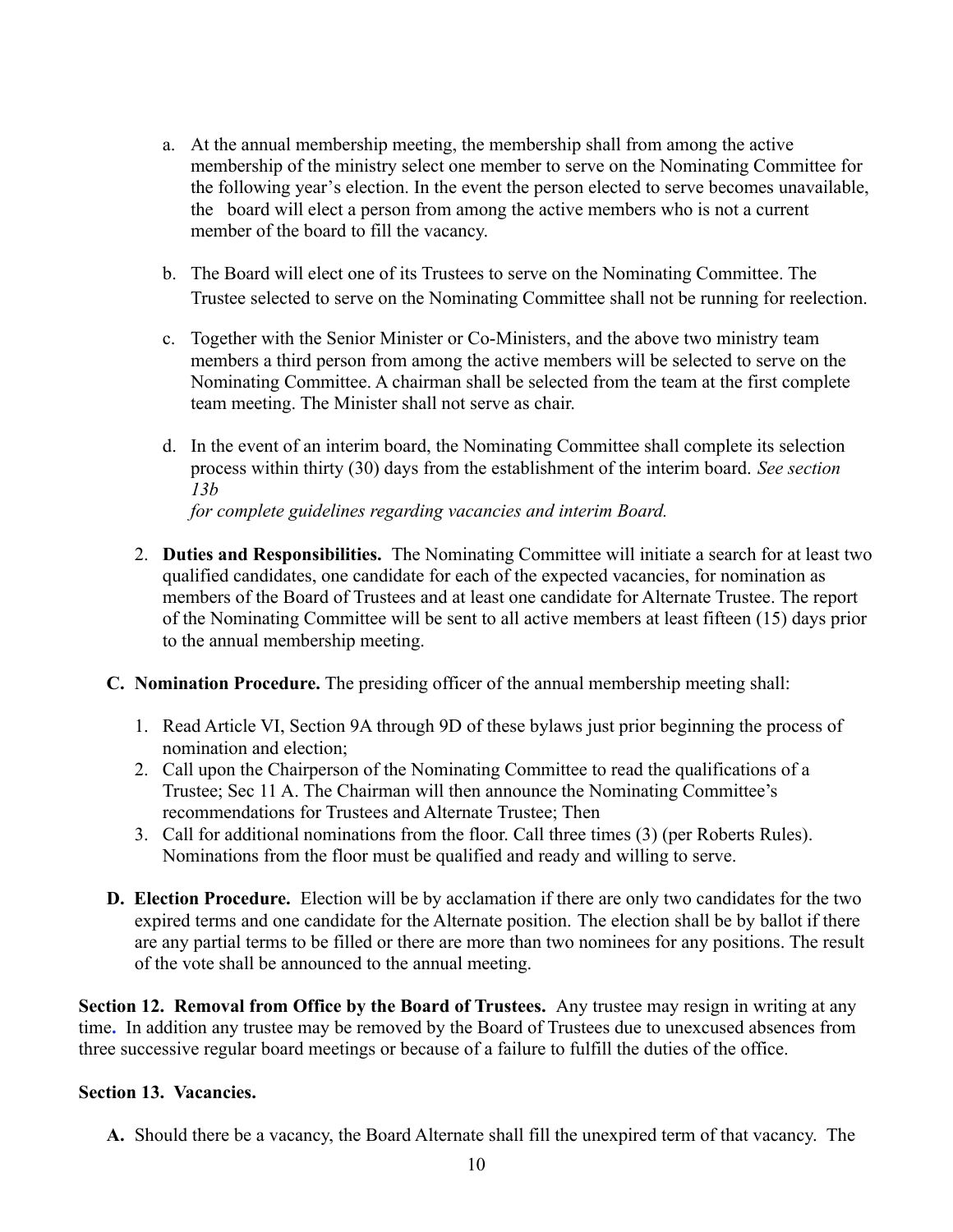Board shall then elect another Alternate Trustee by majority vote from qualified members of the community. If there are no qualified candidates willing to serve or the annual meeting is less than three months away, the Board and the Minister may decide to leave the Alternate Trustee position vacant until the next Annual Meeting.

- **B.** Should more than two vacancies occur simultaneously among the elected members of the Board of Trustees, or should the total number of trustees fall below four [this includes the Minister], two special membership meetings will be called.
	- 1. The first meeting will occur within thirty [30] days. The purpose of this meeting shall be:
		- (a) To elect interim board members.
		- (b) To constitute or reconstitute the Nominating Committee, see Section 10, B. Nominating Committee.
		- (c) To set the date for a second meeting. The second Special Membership meeting will be held no later than seventy-five [75] days after the first meeting.
	- 2. The Nominating Committee shall:
		- (a) Complete their search for board nominees within thirty [30] days of the first Special Membership meeting.
		- (b) The results of their work shall be mailed to all members within forty-five [45] days.
	- 3. The board members will be elected at the second of these Special Membership meetings [see Section 10, C. Nomination Procedure and D. Election Procedure]. If the regular annual meeting of this ministry should be scheduled in this time period, then Board elections will be held at the regular annual meeting of this ministry.
- C**. Election Procedure.** The candidate receiving the largest number of votes will fill the longest unexpired term; the candidate receiving the next highest number of votes receives the next longest term. This procedure is followed until all vacancies are filled.

**Section 14. Board of Trustees Officers.** The officers of the Board of Trustees shall be a president, a vice president, a secretary, and a treasurer. All officers will be selected in a manner determined by the board at the first board meeting after the annual meeting or at a special meeting called for the purpose of selecting officers. The term of office shall be one year or until successors are elected.

# **Section 15. Duties of Officers.**

- **A. President.** The president shall preside at all Board of Trustees meetings; preside at all membership meetings; appoint members of ministry teams with the approval of the board; serve as an ex-officio member of all ministry teams except the Nominating Committee; sign such papers and documents upon proper authorization as may be necessary; and be responsible for the planning of board orientation, retreats, and workshops.
- **B. Vice President.** The Vice President shall assist the President in the performance of that officer 's duties; perform all the duties of the President of the Board in the absence of the President; and succeed to the office of President in case the office of the President becomes vacant. In such a case, a new Vice President will be elected from among the remaining trustees to fill the remainder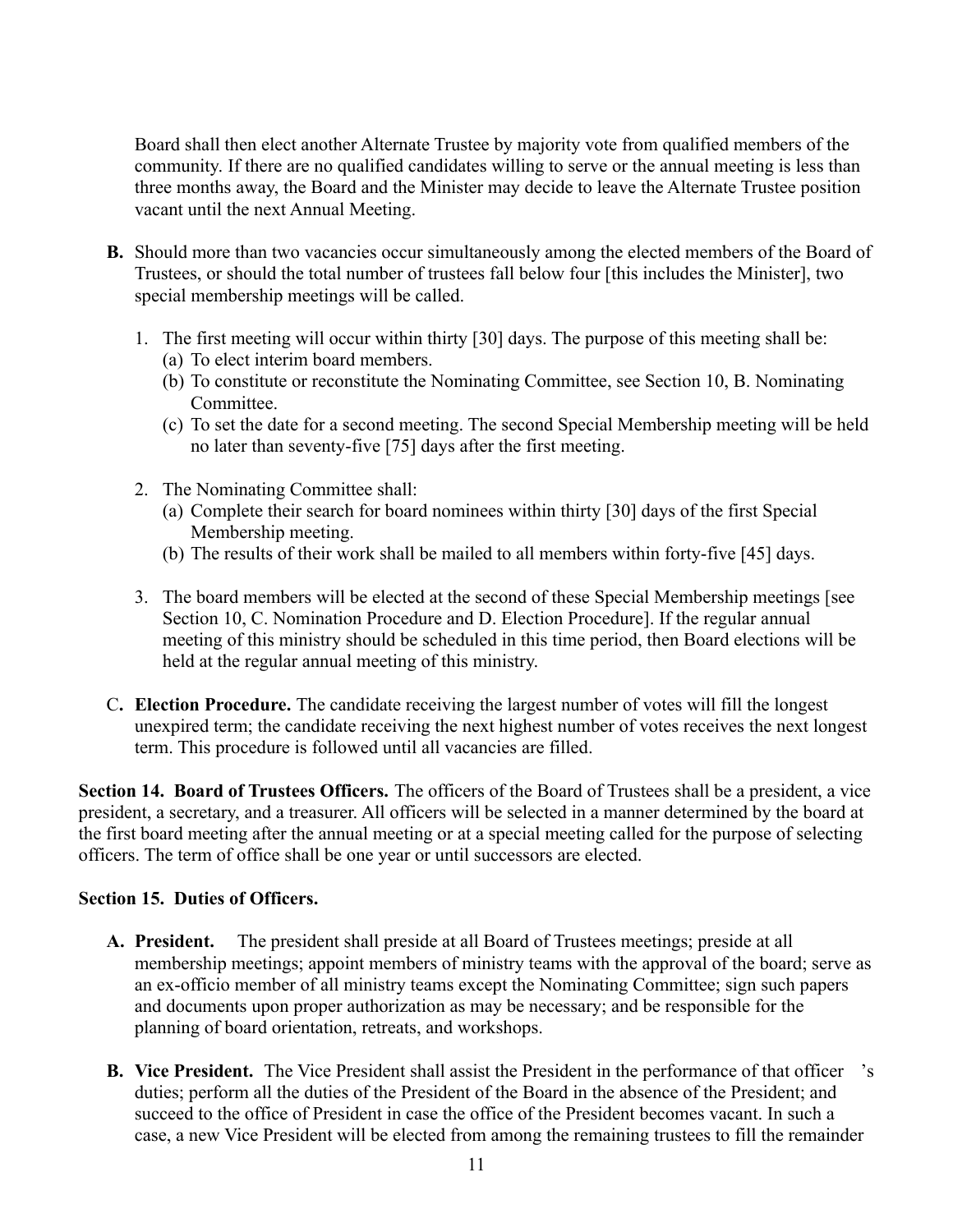of the unexpired term.

- **C. Secretary.** The Secretary shall keep, or cause to be kept, an accurate record of the minutes of all board and membership meetings; hold in custody and be responsible for all reports, contracts, other legal papers, and the meeting minute books which will be kept at the principal executive office of the ministry at all times or in such other depository as prescribed by the Board; attend to all official business as directed by the Board; keep or cause to be kept accurate active and inactive membership lists; and send or cause to be sent yearly membership renewal cards to all active or inactive members.
- **D. Treasurer.** The Treasurer shall be custodian of all funds belonging to this ministry; pay out or cause to be paid out funds authorized by the board; keep, or cause to be kept, a record of all financial transactions; submit a monthly financial report at each regular board meeting; submit a financial report covering the last complete fiscal year to the annual membership meeting; and account for, or cause to be accounted for by the appointment of qualified persons, all funds received being responsible to assure that they are deposited in accounts authorized by the board. The Treasurer shall be Chairman of the Finance Committee. **When counting ministry funds there shall be at least two (2) persons present.** Treasurer will cause an audit if requested by the Board.

# **ARTICLE VII – Administration, Management and Leadership**

**Section 1. Administration.** The administration of UOS shall be jointly vested in the Senior Minister or Co-Ministers as the Administrative Director(s), and the Board of Trustees elected from the membership.

# **Section 2. Minister(s).**

- **A. Senior Minister or Co-Ministers.** The Senior Minister or Co-Ministers will be duly licensed or ordained Unity Minister(s) or under special dispensation of UWM.
	- 1. **Duties.** As the Spiritual Leader(s) of this ministry, the Senior Minister or Co-Ministers will be responsible for the scheduling, conduct, and content of services, classes, and all other activities that further the purpose of this ministry.
	- 2. As Administrative Director(s), the Minister(s) shall:
		- a. Be responsible for the complete functioning of this ministry, including the hiring and termination of all employees including associate or assistant Ministers;
		- b. Serve as voting member(s) of the Board of Trustees on all matters except their own employment, or that of their successor(s);
		- c. Create ministry teams related to these duties;
		- d. Appoint the members of such ministry teams;
		- e. Serve as ex officio members of all ministry teams;
		- f. Be responsible for seeking the UWM's assistance in the event of a dispute adversely affecting the ministry.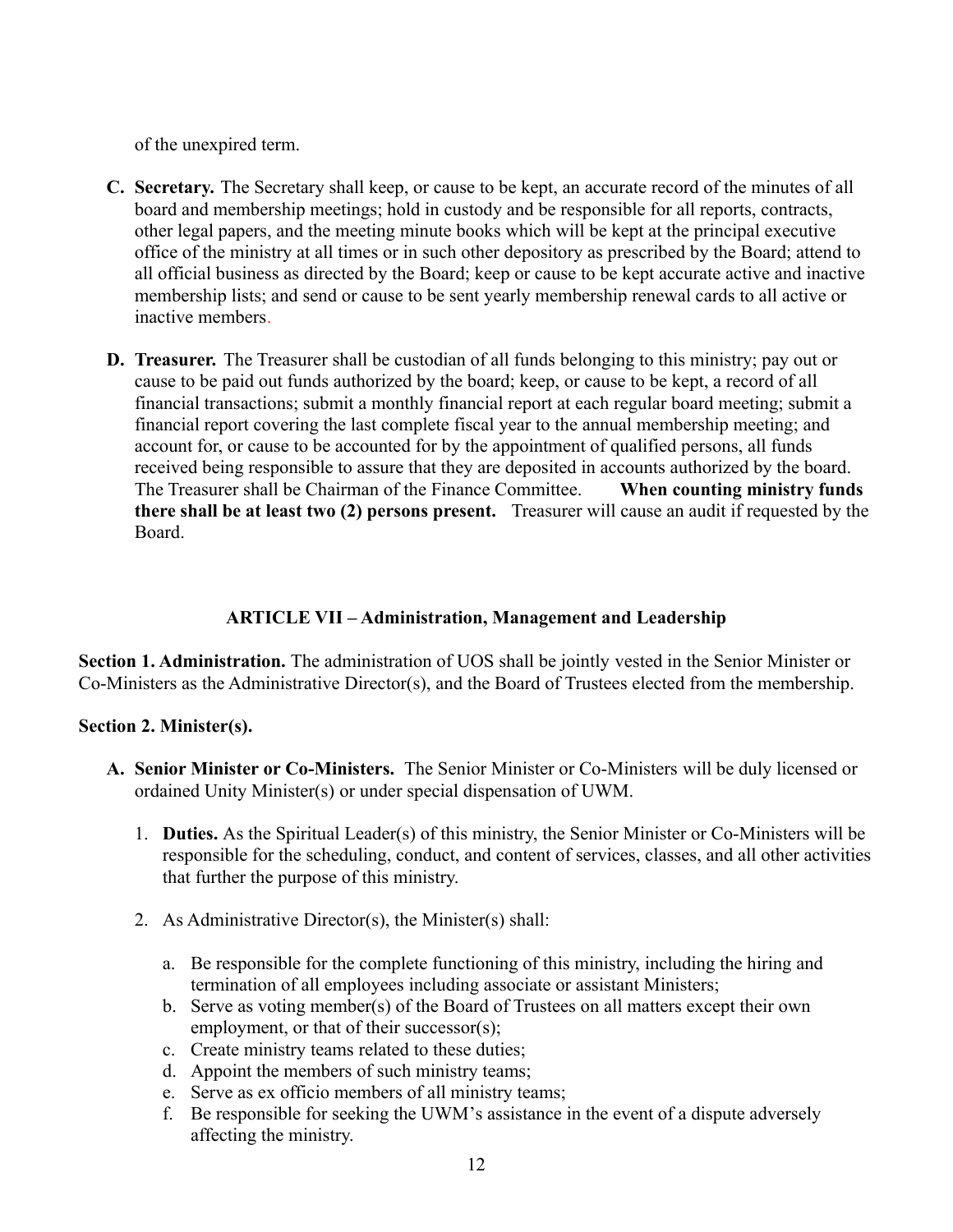- 3. **Selection.** The Board of Trustees shall select the Senior minister or co-ministers following the employment procedures for ministerial personnel of the UWM.
- 4. **Compensation.** The compensation of the Senior minister or co-ministers employed by this ministry shall be set by the Board of Trustees.
- **B. Associate and/or Assistant Ministers.** Associate and/or Assistant Minister(s) will be duly licensed or ordained Unity Minister(s) or under special dispensation of UWM, who function(s) with less responsibility than the Senior Minister or Co-Ministers.
	- 1. **Duties.** The Associate and/or Assistant Minister(s) will perform the duties and fulfill the responsibilities assigned them by the Senior or Co-Ministers.
	- 2. **Compensation.** To the extent funded by the board, the compensation of the associate and/or assistant minister(s) shall be fixed by the Senior Minister or Co-Minister(s).

**Section 3. Board** The Board shall set the Policies for the operation of UOS. These Policies shall be consistent with these Bylaws and the laws of the State of Oregon.

#### **A. Committees of the Board**

- 1. The Board shall establish a Finance Committee and an Executive Committee for the purposes and in the manner set forth in these Bylaws. These committees report only to the Board.
- 2. **Other Committees**. The Board may establish such other committees as the Board shall deem necessary or desirable and set the terms and purposes of the committees. These committees once established by the Board are formed by appointment of the President and approval by the Board. At the discretion of the Board, any such committee may be comprised solely of Trustees, solely of required Committee members who are not Trustees or a combination of both. These committees report only to the Board and serve at the sole pleasure of the Board.
- 3. **Finance Committee**. The Finance Committee shall consist of the Minister, President of the Board, Treasurer, and any additional members or Trustees as the President shall select. The Finance committee shall:
	- a) Oversee all financial transactions.
	- b) Plan and prepare a proposed budget for the next fiscal year.
	- c) Monitor cash flow in accordance with current budget and income.
	- d) Initiate overall financial planning.
- 4. **Executive Committee**. The Executive Committee shall consist of the Minister and the officers of the Board.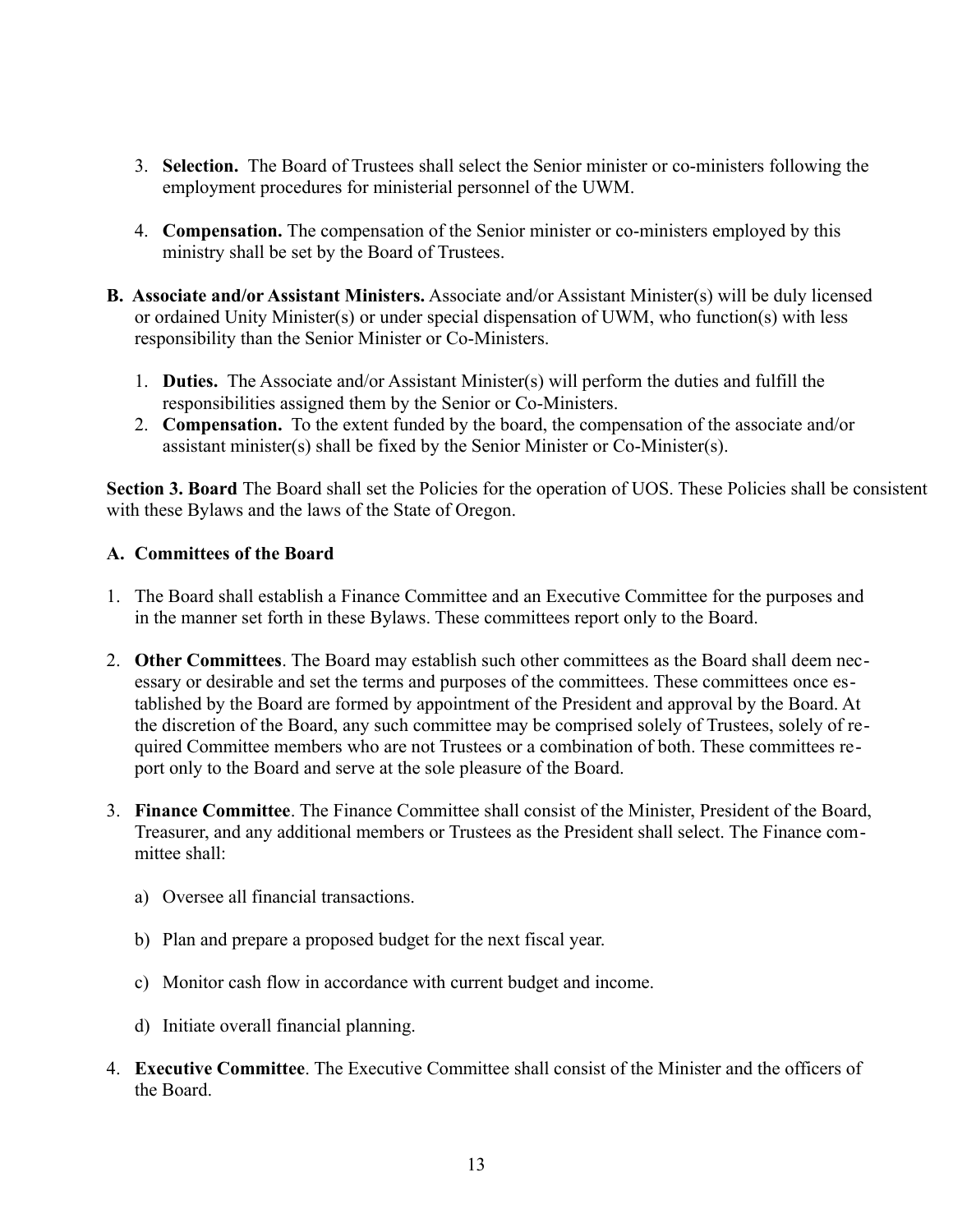- a) May act on behalf of the Board in any emergency situation where Board action is required but a meeting cannot be called;
- b) May act between Board meetings on behalf of the Board where the action is within Board policy and immediate decisions appear desirable. The Board may set policies which restrict or increase this power.
- c) Shall act in the place of the Minister to keep Unity functioning in the event of a vacancy in the position of Minister and any delay of appointment or period before action by UWM in finding or approving a Minister or transitional Minister. Nothing in this section shall be construed to excuse any delay of the Board in obtaining aid and approval from UWM and is to be construed to operate only where such an emergency exists.

#### **Section 4. Section 4. Definitions.**

- **A. A Unity Ministry.** A member ministry in the UWM recognized by the UWM will have a duly ordained or licensed Unity Minister, or a person serving under special dispensation as its Spiritual Leader. (For additional criteria, contact the UWM office.)
- **B. Senior Minister.** A Unity Minister duly ordained, licensed [or serving under special dispensation] by the UWM (or Unity School of Christianity prior to July 1, 1966), who assumes the spiritual and administrative leadership role in a member ministry. This leader works in conjunction with the Board of Trustees of the member ministry, and is to oversee the teaching, preaching (lesson), worship services, healing, counseling, prayer, administrative, and fellowship activities of the ministry.
- **C. Co-Minister.** In shared partnership ministries, a Unity Minister duly ordained , licensed by the UWM (or Unity School of Christianity prior to July 1, 1966), or under special dispensation of UWM, who equally assumes the spiritual and administrative leadership role with another Co-Minister in a member ministry. These leaders work in conjunction with the Board of Trustees of the member ministry, and oversee the teaching, preaching (lesson), worship services, healing, counseling, prayer, administrative, and fellowship activities of the ministry.
- **D. Associate Minister.** In ministries with more than one Minister, a Unity Minister duly ordained or licensed by the UWM (or Unity School of Christianity prior to July 1, 1966), or under special dispensation of UWM, serving in a member ministry. The Associate Minister may be equal in ability, but functions with less responsibility than the Senior Minister. The Associate Minister reports to the Senior Minister, who determines the scope of the associate's responsibilities.
- **E. Assistant Minister.** In ministries with more than one Minister, a Unity Minister duly ordained or licensed by the UWM (or Unity School of Christianity prior to July 1, 1966), or under special dispensation of UWM, serving in a member ministry. The skills and/or experience of the Assistant Minister may be less than those of the Senior Minister. The assistant may be placed in a specialized service area of the ministry, e.g., pastoral visitation or administrative support. The skills of the assistant are, therefore allowed to develop for a more comprehensive range of ministry service of the assistant and the ministry.